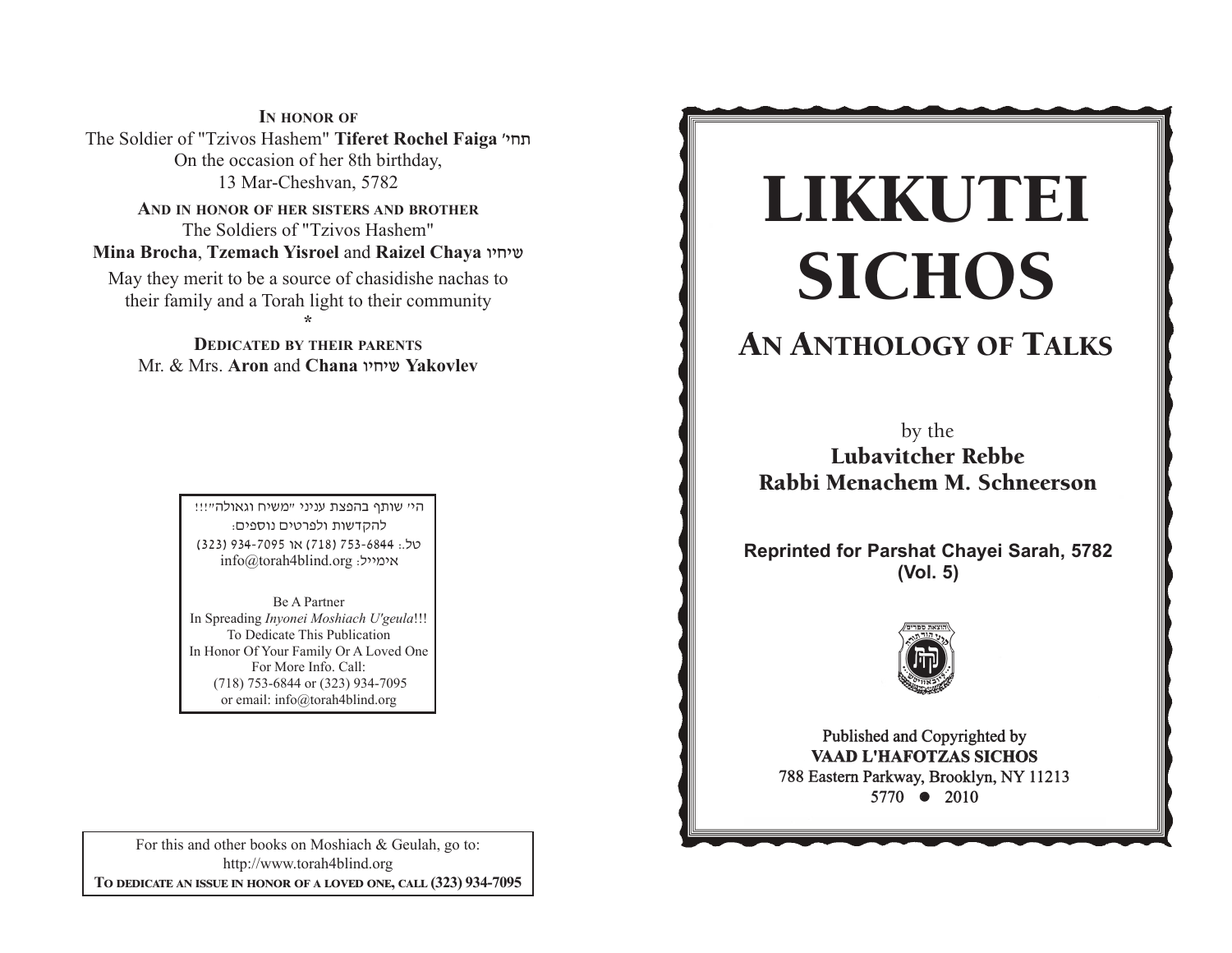A PARALLEL BETWEEN MANNA AND SHABBOS Mrs. **Devora Rivka** bas Reb **Yosef Eliezer** v"g **IN LOVING MEMORY OF**Horav **Schneur Zalman Halevi** v"g ben Horav **Yitzchok Elchonon Halevi** s"hv**Shagalov** Passed away on 21 Tamuz, 5766 Reb **Dovid Asniel** ben Reb **Eliyahu** <sup>v</sup>"g **Ekman**Passed away on 5 Sivan - Erev Shavuot, 5765 **Marenburg** Passed away on the second day of Rosh Chodesh Adar, 5766 Reb **Yitzchok Moshe** (Ian) ben Reb **Dovid Asniel** v"g **Ekman (Santiago, Chile)** Passed away on the 24th day of Shevat, 5769 **/v /c /m /b /, AND IN HONOR OF**Mrs. **Esther Shaindel** bas **Fraidel Chedva** whj,a**Shagalov DEDICATED BY**Rabbi & Mrs. **Yosef Y.** and **Gittel Rochel** uhjha**Shagalov**

Reprinted with permission of: **"Vaad L'Hafotzas Sichos"**by: **Moshiach Awareness Center,** a Project of: **Enlightenment For The Blind, Inc.** 602 North Orange Drive. Los Angeles, CA 90036 Tel.: (323) 934-7095 \* Fax: (323) 934-7092

> http://www.torah4blind.org e-mail: yys@torah4blind.org

**Rabbi Yosef Y. Shagalov, Executive Director**

Printed in the U.S.A.

**IN LOVING MEMORY OF A DEAR FREIND** Reb **Yosef Yisroel** ben Reb **Sholom** vWg **Rosner** Passed away on 7 Menachem-Av, 5777 **/v /c /m /b /,**

\*

 **DEDICATED BY HIS FRIENDS**Mr. & Mrs. **Gershon** and **Leah** uhjha **Wolf** Rabbi & Mrs. **Yosef Y.** and **Gittel Rochel** uhjha **Shagalov**

**\* \* \***

**IN LOVING MEMORY OF** Reb **Aharon** ben Reb **Yitzchok** vWg **Nassy** Passed away on 10 Adar, 5778

> **/v /c /m /b /,\***

**DEDICATED BY**Chabad-Lubavitch community of California שיחיו **\* \* \***

**IN LOVING MEMORY OF** Reb **Elon Menachem** ben Reb **Zev** vWg **Kurtzman** Passed away on 12 Tamuz, 5778

> **/v /c /m /b /,\***

**DEDICATED BY**Chabad-Lubavitch community of California שיחיו

Pages of Likkutei Sichos, courtesy of: http://www.otzar770.com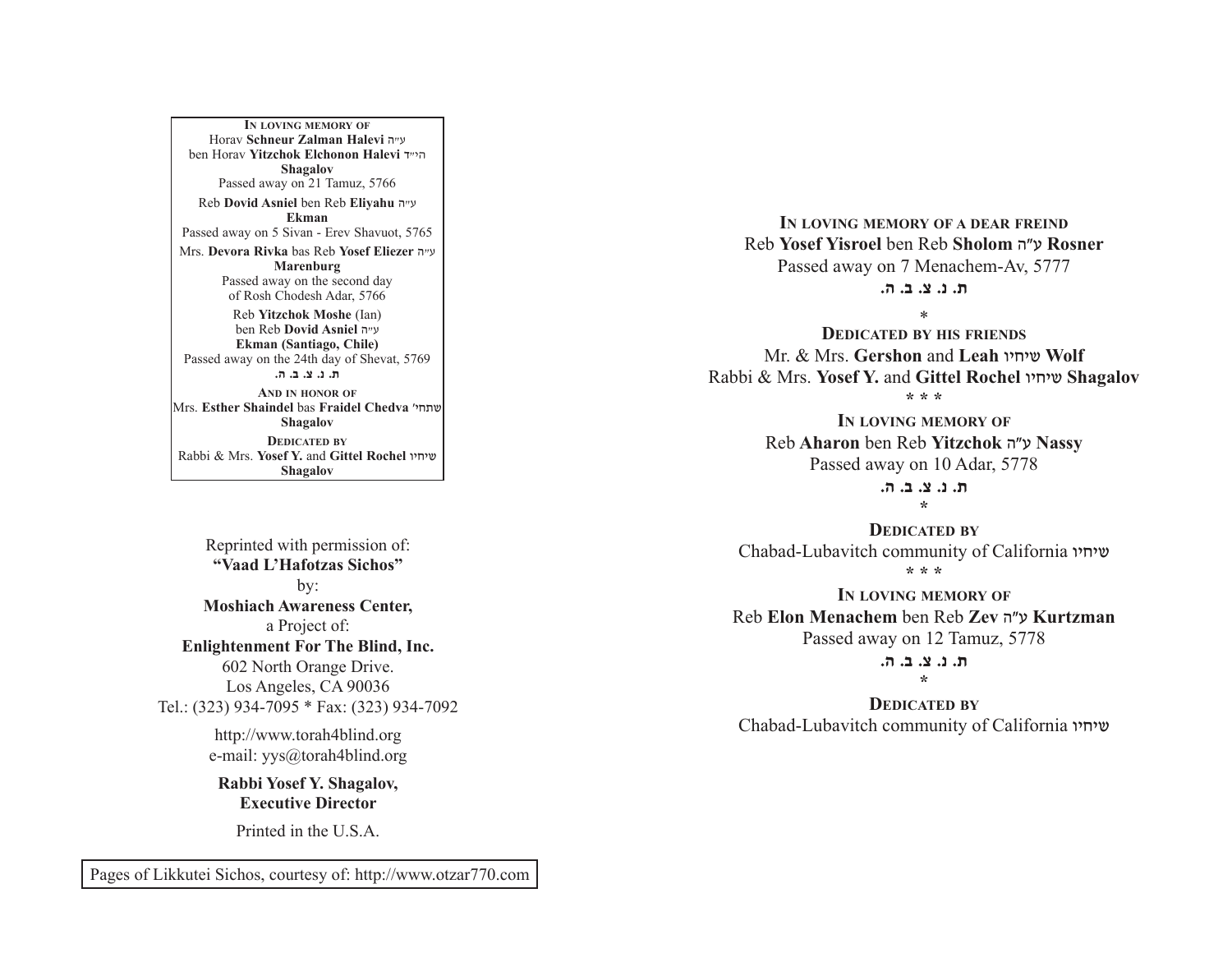#### **LIKKUTEI SICHOSBESURAS HAGEULO**

demands, as it were, of G-d: "send now the one You will send" - in And even if there is only a doubt that G-d will restrain the Jews in exile even a minute for the great pleasure and satisfaction that the Divine service in exile creates for Him, a Jew cries: "all that the master of the house tells you, do, except to leave."23 All that the master of the house - this is G-d - says, one must do "except to leave." One must not remain even a minute, G-d forbid, in a situation of "leaving," the table of their father. One begs and the beginning of the year "by whom You will send"24 and bring **already** the true and complete Redemption!

And together with the completion of the work of *shlichus* (at the conclusion of *Likkutei Torah*, Parshas Brocha<sup>25</sup>) one immediately reaches the completion of the wedding - the Song of Songs - of Israel and G-d (specifically through an actualization of the good resolution to learn all of *Torah Or* and *Likkutei Torah*, all their chapters until the end. For learning the Torah contained within them hastens the actual Redemptive process.)

> *(From the talk of Shabbos Parshas Chayei Sarah, 25 Mar-Cheshvan, Blessing of the month of Kislev, 5752)*

## LIKKUTEI **SICHOS** AN ANTHOLOGY OF TALKS

RELATING TO THE WEEKLY SECTIONS OF THE TORAH AND SPECIAL OCCASIONS IN THE JEWISH CALENDAR

#### by the Lubavitcher Rebbe Rabbi Menachem M. Schneerson

Volume I: *Bereishit*

•

 $\bullet$ In English rendition

with Introduction and Notes  $$ **Jacob Immanuel Schochet** 

24. *[The Hebrew words numerically add up to (5)752, the year in which the sicha was said. Translator's note.]*

25. *[Torah Or and Likkutei Torah, comprise the Alter Rebbe's Chassidic discourses on the five books of the Torah and the Song of Songs. The concluding words on Deuteronomy deal with Shlichus and the commencement of the next section on Song of Songs deals with the wedding of Israel and G-d. Translator's note.]*

18

<sup>23.</sup> *Pesachim* 86:b.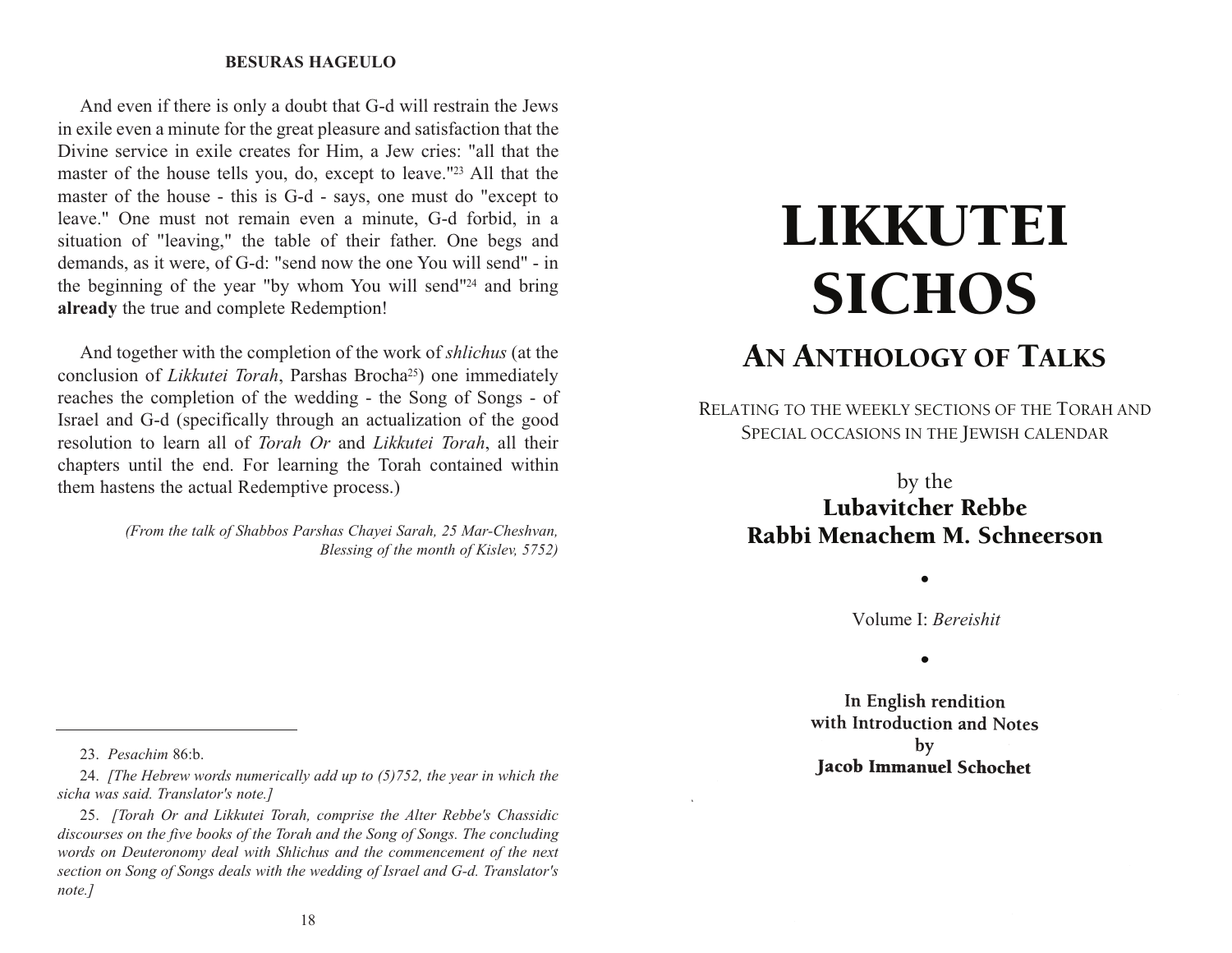#### **CHAYE SARAH**

חיי שרה

#### $\mathbf A$

I. Today's sidrah begins, 'And Sarah died in Kiryat Arba, which is Hebron, in the Land of Canaan.'a

According to the Zohar, 'Sarah' is a symbol for the body while 'Abraham' is a symbol for the soul.<sup>1</sup> In this context, the Zohar interprets the verse as follows. The phrase, 'And Sarah died' means 'when the body dies'; 'In Kiryat Arba' [lit. the city of the four] refers to the four elements' which compose the body; 'which is in Hebron' refers to the fact that throughout the body's life, its four elements were joined together (mechubar).<sup>c</sup> Now, when the body dies 'And Abraham came' - i.e., the soul came, 'to lament Sarah and to weep for her' - i.e., the soul weeps, for even after death, even after its departure, the soul still remains related to the body.

This interpretation of Sarah as the body and Abraham as the soul, however, makes it difficult to understand the verse, 'All that Sarah may say unto you, listen to her voice.'d

1. [Midrash Hane'elam, Zohar I:122b; Zohar Chadash, Tikunim, 119b.] See Responsa of R. Solomon ben Adret, no. 418. Maamar 'Rabbi Banaa,' (published in Kuntres Tzemach Tzedek – Baba Batra).

b. [The term 'elements' here is not used in the narrow scientific sense of simple substances, but in the wider sense of the four basic substances of fire, air, water and earth 'from which the Holy One, blessed be He, created the world' (Bamidbar Rabba XIV:12; Zohar II:24a, Maimonides, Hilchot Yessodei Hatorah, end of ch. 3, and ch. 4).]

c. [Chevron (Hebron) is an idiom of chabar – to unite, to join together (see Torah Shelemah on this verse).]

d. [Genesis 21:12]

Moshiach,"18 but all the days of Moshiach - also the completion of "absolutely Moshiach"<sup>19</sup> etc.)

good resolutions such that every *shliach* must prepare himself and From the international convention must come and be brought prepare all Jews in his place and city, etc. to greet our righteous Moshiach. This should be done through his explanation of the concept of Moshiach, as explained in the Written Torah and the Oral Torah, in a way that **it will be received** by everyone according to his intellect and understanding. This includes in particular learning the subject of Moshiach and Redemption, and specifically in a manner of Wisdom, Understanding and Knowledge.

And since this is the Divine service of the time, it's understood this applies to every Jew without any exception whatsoever.

…Further and fundamental: since the work of shlichus has already ended, every *Shliach* needs to approach the true *M'Shalayach*<sup>20</sup> - G-d - and declare: I have done my *shlichus* and now the time has come that You, as it were, should do Your *shlichus* (for G-d is also a *shliach* (He tells His word to Yaakov, etc."21) and together with the ten Sefiros (G-d, Himself, it is essence and being, as it were, is our righteous Moshiach<sup>22</sup>), is the essence and being as it were of our righteous Moshiach). "Send now the one You will send" - send us our righteous Moshiach in actual reality.

4

a. [Genesis 23:2]

<sup>18.</sup> Rambam, *Laws of Kings*, chapter 11, halacha 4.

<sup>19.</sup> ibid.

<sup>20.</sup> *[M'Shalayach - literally the one who causes to be sent. As a "shliach" is an emissary, the "m'shalayach" is the one who sends him on his task. Translator's note.]*

<sup>21.</sup> *Tehillim* 147:19. See also *Shmos Rabba* chapter 30, 9.

<sup>22.</sup> *[In the sicha the Rebbe refers to the fact that the word "shliach" (numerically 348) plus ten equals "Moshiach" (numerically 358). Translator's note.]*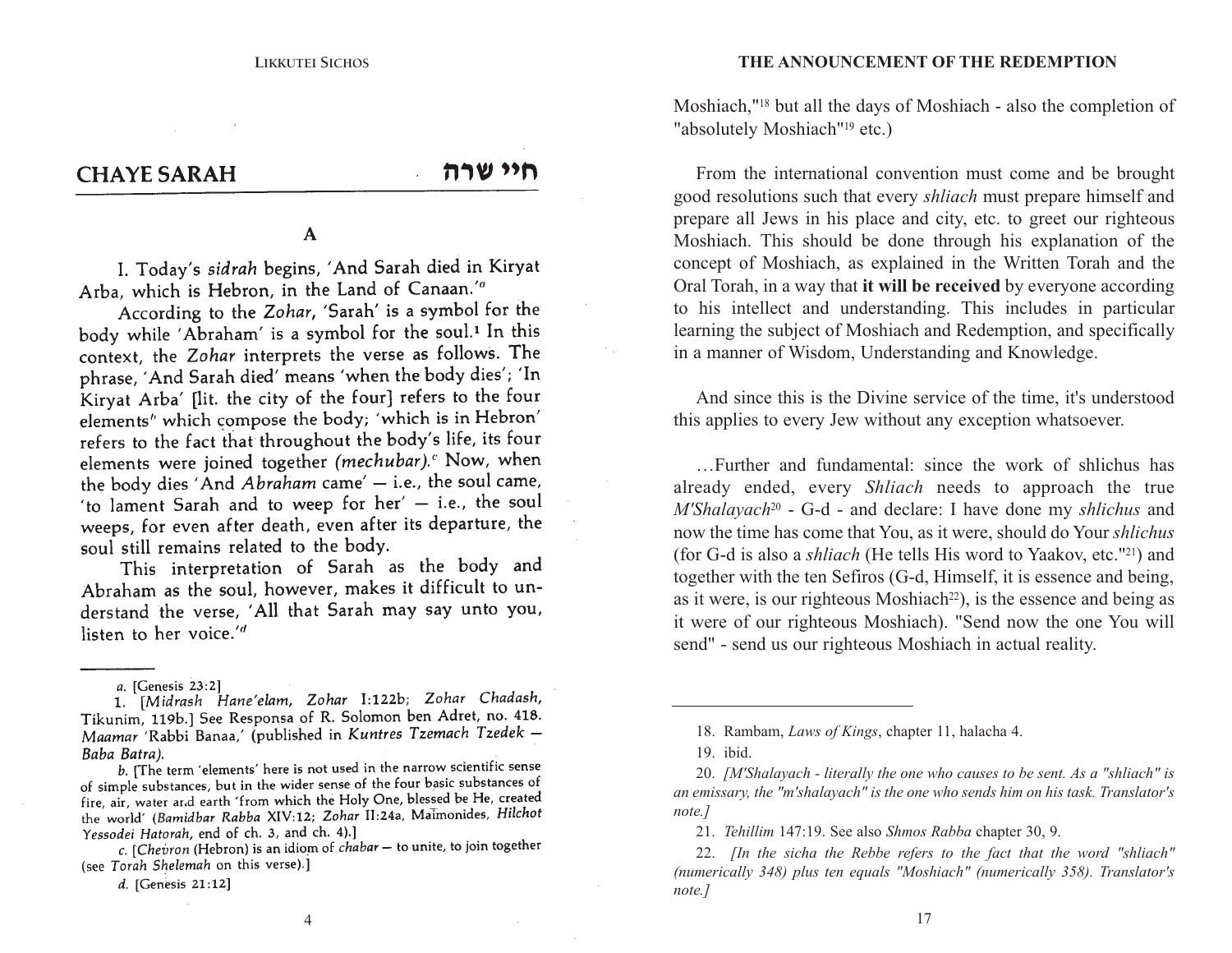now at the opening and commencement of the "International Convention of *Shluchim*."

We must come out with a resolution and an announcement to all *shluchim* that the work of *shlichus* now and for every Jew is to their capacity to lead to the greeting of our righteous Moshiach.

This means that all the details of the work of *shlichus* in spreading the Torah and Judaism and spreading the Wellsprings of the inner teachings of Torah outward must be permeated with greeting our righteous Moshiach.

As emphasized in the program of the convention - "all the days of your life **to bring** the days of Moshiach."16 All aspects of Divine service (every day of your life, and in every day itself - in every detail and hour of the day) must be permeated with "to bring the days of Moshiach." It's not sufficient "to increase" (as stated in many places),<sup>17</sup> or that he (the *shliach*) should stand and wait until Moshiach will come, at which point he will take part and have the satisfaction. Rather he is "**to bring**." He does all that depends on him **to bring** "the days of Moshiach." [The word "days" is] in the plural, [meaning] not only the beginning of one day but the days of Moshiach (and not only when Moshiach is "presumed to be

II. There is a well-known comment of the Baal Shem Tov<sup>2</sup> on the verse, 'When you see the donkey of your enemy lying under his burden  $\ldots$ :

CHAYE SARAH

'When you see the *chamor* (donkey)' - i.e., when you consider your *chomer* (matter),<sup>e</sup> you will note that it is 'your enemy.' For in the initial stages of man's *avodah*, at the very beginning of life, body and soul are enemies to one another. 'Lying under his burden': 'burden' refers to the yoke of Torah and the mitzvot. It is 'his burden.' because the mitzvot were given expressly to souls vested in bodies, in order to purify and sublimate the body. Even so, the body regards it as an unwanted burden, and thus is 'lying under his burden.'

III. The mitzvot are given only to the souls in bodies. Moreover, the mitzvot themselves, too, are vested in material objects. This applies not only to mitzvot ma'asiyot (mitzvot involving a physical act), but also to those mitzvot which are essentially duties of the heart e.g., love and and fear of  $G-d$ , or duties of the mind  $-e.g.,$ the belief in the unity of G-d. The latter, too, are meant to be fulfilled by the *physical* heart and brain.

Take, for example, the precept to love G-d. In the realm of the physical we note that 'A good tiding fattens the bones,'4 as in the incident, related by the Gemara,<sup>5</sup> of a good tiding causing a physical change. The same is true regarding the love of G-d. When man perceives that 'the closeness of G-d is good for me,' this must be noticeable in his body as well.

4. Proverbs 15:30.

<sup>16.</sup> *Brochos* chapter 1, mishneh 5. *[The expression "All the days of your life to bring the days of Moshiach" is the Mishneh's interpretation of the Biblcial commandment to "Remember the Exodus from Egypt all the days of your life." The Mishneh deduces that the added emphasis of the word "all" is "to bring (i.e., include) the days of Moshiach." This means simply that we will have to remember the exodus even in the Messianic Age. The Previous Rebbe in his sicha cited by the Rebbe combines the Biblical phrase and the Mishneh's interpretation to produce a novel idea, namely, that "All the days of your life [you must endeavor] to bring the days of Moshiach." Translator's note.]*

<sup>17.</sup> *[See previous note. In most places where a Biblical word implies the inclusion of other points, the Talmudic term employed is "to include" rather than "to bring." This the Rebbe interprets as a lesson for us to be proactive in bringing the days of Moshiach. Translator's note.]*

<sup>2.</sup> Quoted in Hayom Yom, p. 23 [Keter Shem Tov, Addenda, par. 16].

<sup>3.</sup> Exodus 23:5

e. [The word chamor is often related to, and interchanged with, chomer.1

<sup>5.</sup> Gitin 56b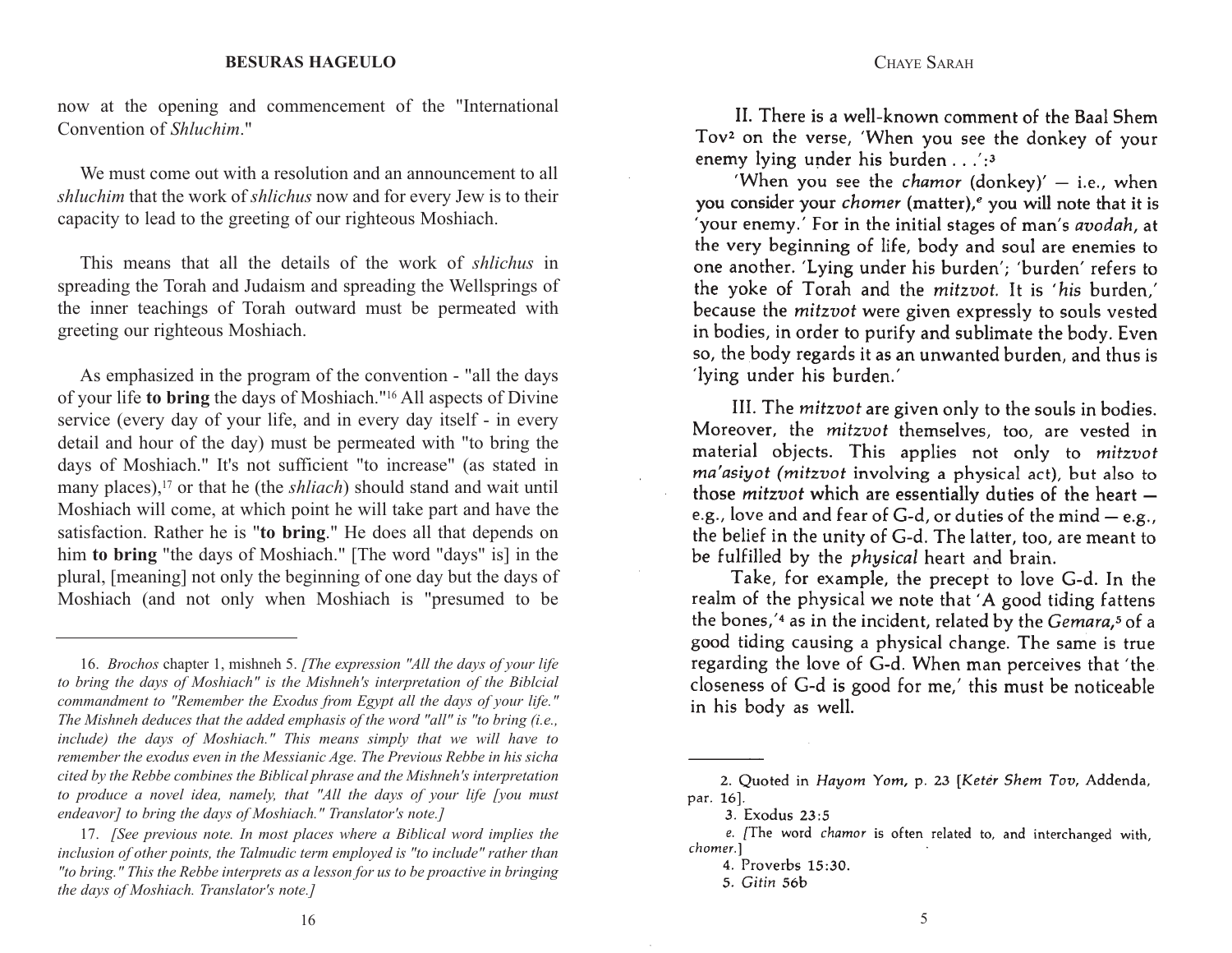Simlarly with awe before G-d. A mere contraction in the mind or heart is insufficient. It must be manifest in the physical brain and heart that he is truly afraid.

Our Nesiim have shown us everything, including this principle. There is a well-known story of the Alter Rebbe: Once, in the midst of prayer (on a Rosh Hashanah or Yom Kippur), when coming to the words 'And therefore put pachdecha (Your dread),' he fell to the ground, rolling to and fro, saving 'pach-, pach-.' [His concentration on this passage filled him with] a gripping fear which prevented him from completing the word. It was some time before he was able to pronounce the whole word - pachdecha.

There is another story, of the Tzemach Tzedek. In the early years of his leadership he once sat at a Farbrengen with Chassidim. Some kavit (90-proof vodka) was brought in and the Rebbe drank a whole glass, then another, and ordered that a third be poured.<sup>*f*</sup> Afterwards he moved his hand over his forehead and one could no longer detect any effects of the liquor.

At a later occasion the Tzemach Tzedek explained that he had concentrated his thoughts on the greatness of G-d. This contemplation caused a great fear to befall him, and 'Fear counteracts the effects of strong wine.'6 This

announcement of my sainted father-in-law mentioned above. The *shluchim* have already begun long ago to fulfill the work of *shlichus* in spreading the Torah, Judaism and the Wellsprings of the inner teachings of Torah outward, and for a long time have even reached **completion** in the work of *shlichus*, according to the Nevertheless, the true and complete Redemption has not yet actually come. It must be said, then, that there must be something that remains to be done that will bring the Redemption into reality.

What is needed is the following: It is known that "in every generation an individual descended from Yehuda is born who is qualified to be the Moshiach for Israel,"13 and that "one who qualifies because of his righteousness to be the Redeemer and when the time arrives G-d will be revealed to him and send him, etc."14 And according to the announcement of my sainted father-in-law, the leader of our generation, the singular *shliach* of our generation, the singular Moshiach of our generation, that everything has already concluded, it's understood that there has begun to be fulfilled the "send now the one You will send,"15 the shlichus of my sainted father-in-law. And therefore it's obvious that the only thing that now remains in the work of *shlichus* is **to greet our righteous Moshiach in actual reality**, in order that he should be able to fulfill his *shlichus* in actuality and bring all the Jews out of exile!

…This then must be the practical lesson that results as we gather

f. [Rava said, Wine and fragrance make a man's mind more receptive' (Yoma 76a) - they broaden his mind for the service of G-d and His Torah (Tanya, ch. 7). It is in this context that alcoholic beverages would occasionally be used in controlled measure to remove emotive inhibitions and to induce a state of expanded perception and sacred ecstacy.

This is clearly not a license for all, but only for such who already have developed a mind to be broadend and expanded further. Thus the same story of the *Tzemach Tzedek* also relates that at that particular time he expounded extensively the most profound themes of Chassidut (see C.M. Hielman, Bet Rabbi, III: ch. 2, p. 223 note 2); and as the Gemara states: He who retains a clear mind under the influence of wine, possesses the characteristics of the seventy elders of the Sanhedrin (Eruvin 65a). See also Likutei Diburim, vol. IV, p. 1438f., for a discussion of the use of alcoholic beverages at chassidic farbrengens.]

<sup>6.</sup> See Baba Batra 10a (though this requires further consideration).

*princes is Moshiach. Translator's note.]*

<sup>13.</sup> The commentary of the Bartenura on *Megillas Rus*.

<sup>14.</sup> See *Sha'alos v'Teshuvos Chasam Sofer Choshen Mishpat* (vol. 6) at the end (section 98). And see *S'dei Chemed*, *Peas HaSadeh*, entry Aleph, klal 70, ff.

<sup>15.</sup> *Shmos* 4:13. *[In the passage from Exodus referenced in note 9, Moses demurs from the shlichus, or mission, of redeeming the Jewish people. His last protest before accepting the shlichus are the words quoted. This phrase, "send now the one You will send" is classically seen as a reference to Moshiach. Thus, Moses asked G-d to send Moshiach immediately. This - the immediate sending of Moshiach - was also the shlichus of the Previous Rebbe. Translator's note.]*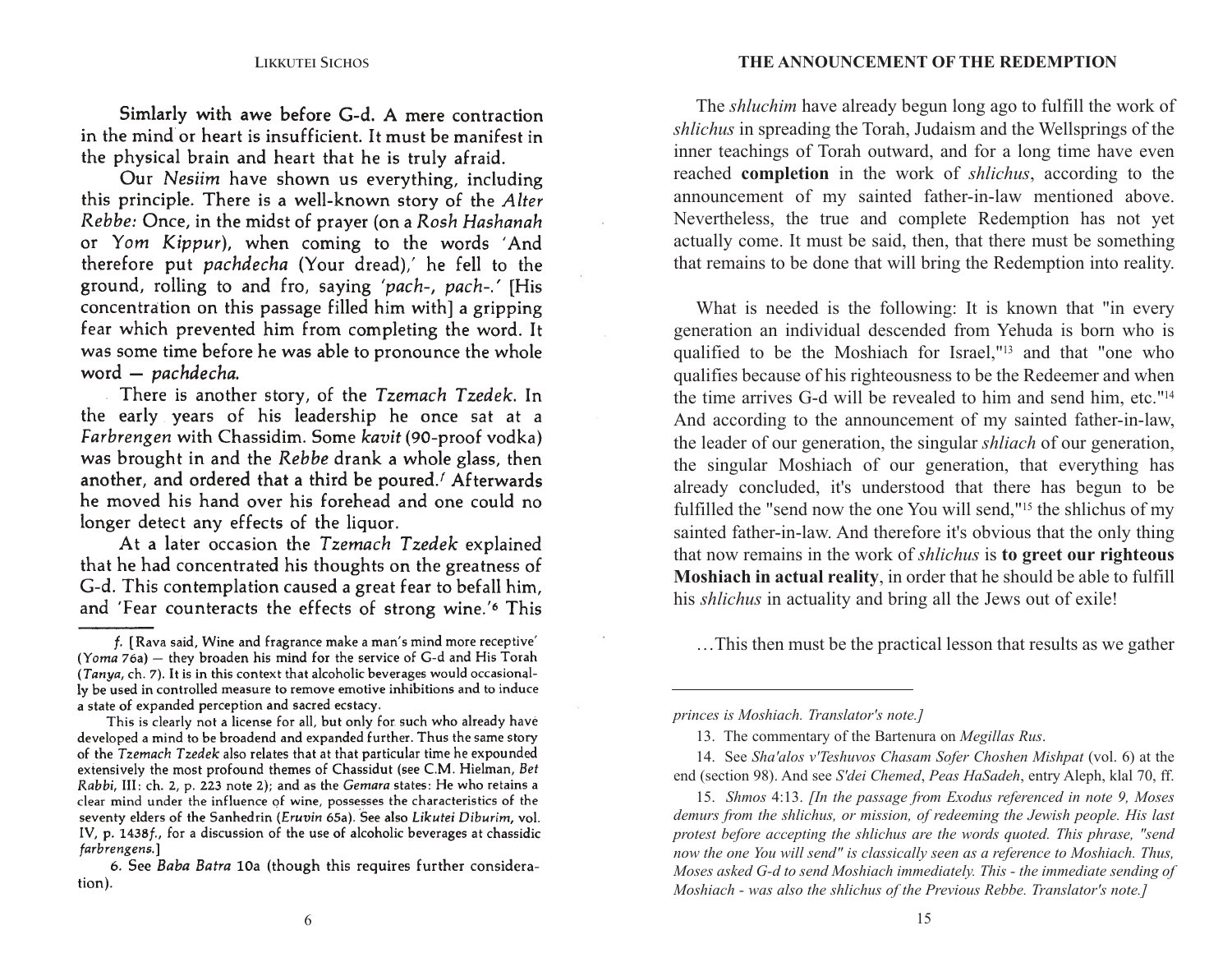#### CHAYE SARAH

#### **LIKKUTEI SICHOSBESURAS HAGEULO**

We also see (as mentioned many times) that many of the signs of the Redemption have been fulfilled in the events of the world, beginning with the sign (in *Yalkut Shimoni*4) that "the time for your Redemption has arrived" when "the nations incite one another."5 This has taken place particularly in the Arab countries.

fight the wars of G-d<sup>n</sup><sup>6</sup> and be victorious in various situations, and ...And we see in reality how it was and it will be that "he will specifically through a war of peace.<sup>7</sup> And "victory" is also an expression of "eternity,"8 connected with the revelation of "Endurance":<sup>9</sup> Nun - revelation of the 50th gate;<sup>10</sup> Tzaddik - the ninetieth year (as Jewish people have designated the year); $\frac{11}{11}$  and Ches - the revelation of our righteous Moshiach, who is connected with the number eight (eight princes of man $12$ ).

6. Rambam, *Laws of Kings*, chapter 11, halacha 4.

7. *["Fighting the wars of G-d" is one of the qualifications an individual must meet before being presumed to be Moshiach. There is no necessity, however, for the war to involve bloodshed or even to be on a physical level (as the fight for spirituality and observance of mitzvos may also properly be described as a "war of G-d.") Hence the expression "a war of peace." Translator's note.]*

8. *[The word for "victory" in Hebrew - nitzachon - is etymologically related to the Hebrew word for "eternity" - nitzchiyus. Translator's note.]*

9. *["Endurance" - Netzach, in Hebrew - is one of the ten Sefiros, or Divine Attributes through which the universe is created. It is etymologically related to nitzachon and nitzchiyus (victory and eternity, respectively) Its three Hebrew letters - nun, tzadik and gimmel - are here used not just as the letters of a word but as an acronym revealing a deeper meaning of the word.. Translator's note.]*

10. *[A reference to the fiftieth and final gate of Wisdom. Translator's note.]*

11. *[The numerical value of the letter Tzadik is 90. This discourse was delivered in the Rebbe, Melech HaMoshiach's 90th year. Translator's note.]*

12. *Sukkah 52:b. [The numerical value of the letter Ches is 8. The passage in the Talmud referenced in note 6 discusses a verse in the prophetic book of Micah that mentions seven shepherds and eight princes. In the Talmudic discussion, each of the shepherds and princes is identified. One of the eight*

fear thus had such an effect on him that one could perceive a real, physical change as any alcoholic influence was removed.

It is likewise with the concept of love. Thus, it is said of R. Menachem Nachum of Tchernobyl that he became obese from reciting Yehei Shmey Rabba.<sup>7</sup> That is, he would meditate on the Shmey Rabba (His Great Name) and the greatness of the Eternal, how G-d is "blessed forever and ever'  $-$  i.e., Divinity is drawn into all worlds, $\ell$ including this physical World of Action (Asiyah). This meditation filled him with such a delightful love for G-d that it caused physical obesity.<sup>h</sup>

IV. The Baal Shem Tov's interpretation of the verse ["when you see the donkey . . ."] continues:

'Will you refrain from helping him?' Since the body is 'lying under his burden' one might consider devoting all attention to an *avodah* relating to the soul exclusively, and crushing the body by means of fasts and mortifications. The Torah, therefore, concludes: 'And you shall surely aid  $him' - i.e.,$  the body, because the body needs to be purified and sublimated.

It is conceivable to intend all the kavanot of a mitzvah, and yet not fulfill the actual mitzvah in fact. For example, one may go through all the devotions relating to Tefillin, without actually donning the Tefillin. Obviously that would constitute not only a failure in fulfilling the  $mitzvah$ , but an actual transgression  $-$  by negating the mitzvah of Tefillin.

On the other hand, if one were to don the Tefillin but

7. Maamar 'Vekibel Hayehudim 5678'.

<sup>4.</sup> *Yeshayahu, remez* 499.

<sup>5.</sup> *Midrash Lekach Tov, Lech Lecha* 14:1. See also *Bereishis Rabba*, chapter 42, 4.

<sup>[</sup>Yehei Shmay Rabba is the principal congregational response in the Kadish-prayer. On the great significance of this response see Berachot 3a and 57a; Shabbat 119b; Sotah 49a; Kohelet Rabba IX:21 (IX:15:7).]

g. [The Hebrew word for 'blessed'  $-$  mevorach  $-$  is an idiom of mavrich (engrafting, drawing forth); see further on, note 53.]

h. [As noted above, section III, a good or gladdening tiding 'fattens the bones.']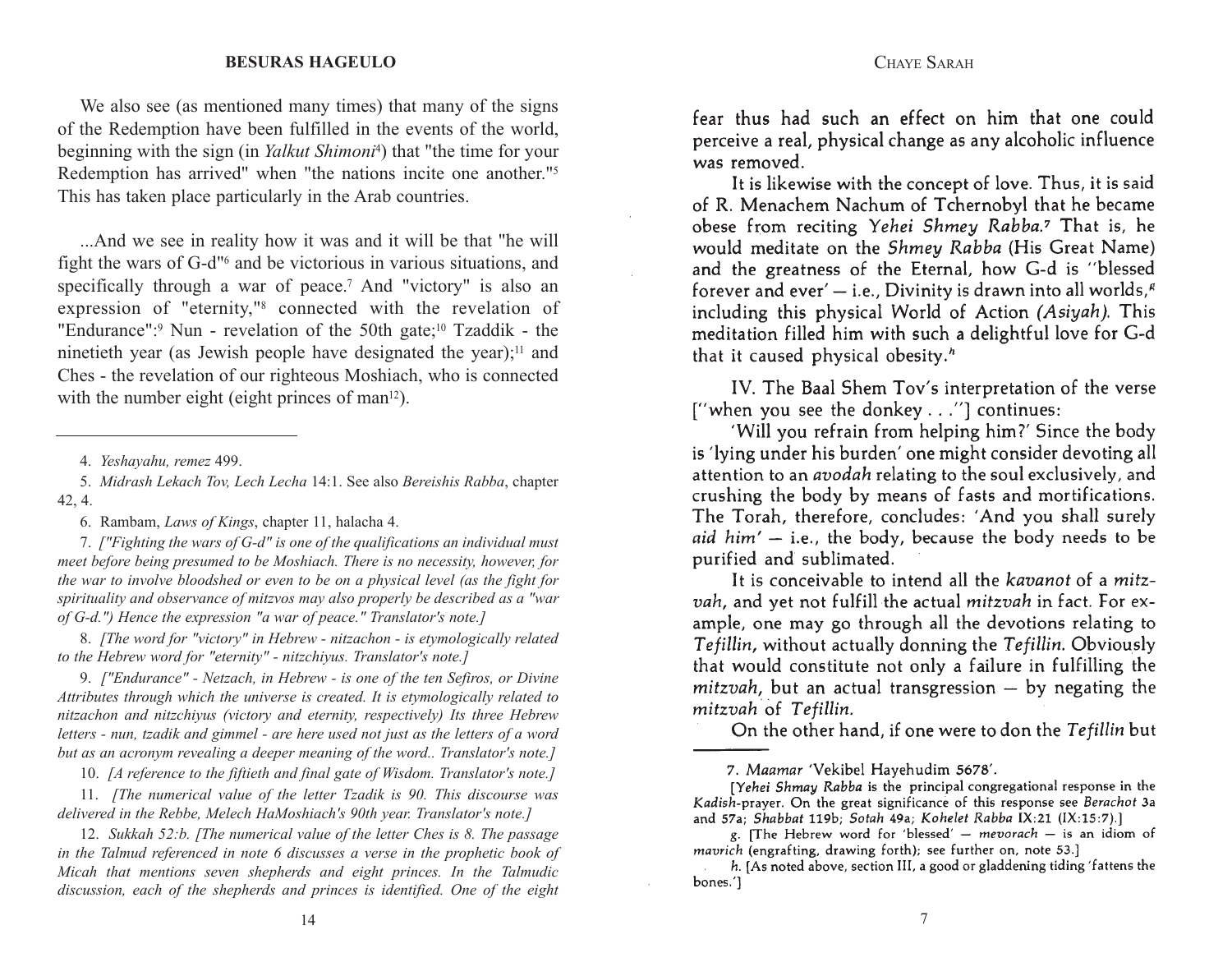did not intend any of the devotions  $-$  for reasons of ignorance, or simply failing to do so - then he is liable to a penalty because he should have had the devotions in mind, but he has fulfilled the mitzvah.

A story is told about the circumcision of one of the grandchildren of the Tzemach Tzedek. There was a choice between two mohalim (circumcisors): an older man. familiar with the writings of R. Isaac Luria - at least with those on the subject of circumcision; and a younger man, known as an expert but not as learned. The Tzemach Tzedek's advice was to choose the younger man, and he explained that the requirement of the Torah is for a physical circumcision.

Now this is the simple meaning of 'All that Sarah may say to you, listen to her voice,' in the context of the Zohar's interpretation of Sarah as a symbol for the body. Our ultimate preoccupation is with the body. Presently this is not apparent, but in the Messianic era this will become obvious to the point that the soul will draw vitality from the body.<sup>8</sup> It is said of the Patriarchs that 'The Holy One, blessed is He, gave them a foretaste of the future world while they were still in this world;' and that is why Abraham was told, 'All that Sarah may say to you, listen to her voice.'

(From the Sicha of Shabbat Parshat Chaye Sarah 5711)

#### **48**

**Redemption**. Indeed, the preparation for the coming of our The most recent innovation in the work of *shlichus*\* is: **toreceive our righteous Moshiach in the true and complete** righteous Moshiach is the most all encompassing aspect of Judaism and includes all the other points and details of the work of shlichus.

As has already been said many times, according to the declaration of our Sages of blessed memory<sup>1</sup> "all the appointed times have passed." According to my sainted father-in-law, the leader of our generation, that teshuvah has already been done, to the extent that all aspects of Divine service have already been completed (even "polishing the buttons"2), and we therefore stand ready to greet our righteous Moshiach. The work of *shlichus* must be to prepare in reality to **actually** greet our righteous Moshiach.

Thus the goal of today's international convention of *shluchim*<sup>3</sup> is: to produce good resolutions of how to accomplish the special *shlichus* of these times: greeting our righteous Moshiach.

...It was already mentioned earlier that my sainted father-in-law, the leader of our generation, had declared that already all aspects of Divine service have already ended and we stand prepared ("stand all of you prepared") to greet our righteous Moshiach.

<sup>8.</sup> Maamar 'Lakol Tichleh 5659.'

<sup>9.</sup> Baba Batra 16b ff. Also Maamar 'Rabbi Banaa,' op. cit.

<sup>\*</sup> *["Shlichus" comes from the word "to send." Thus a "Shliach" is an emissary or messenger and "shlichus" is the mission or purpose for which he is sent. The term "shlichus" here refers to the goal of Chassidism in general, and Chabad in particular, to spread the wellsprings of Torah, increase observance of mitzvos and be a resource for one's fellow Jew, materially and spiritually. Translator's note.]*

<sup>1.</sup> *Sanhedrin* 97b.

<sup>2.</sup> See the talk of Simchas Torah 5689.

<sup>3.</sup> *["Shluchim" is the plural of "Shliach," hence it means "emissaries." Translator's note.]*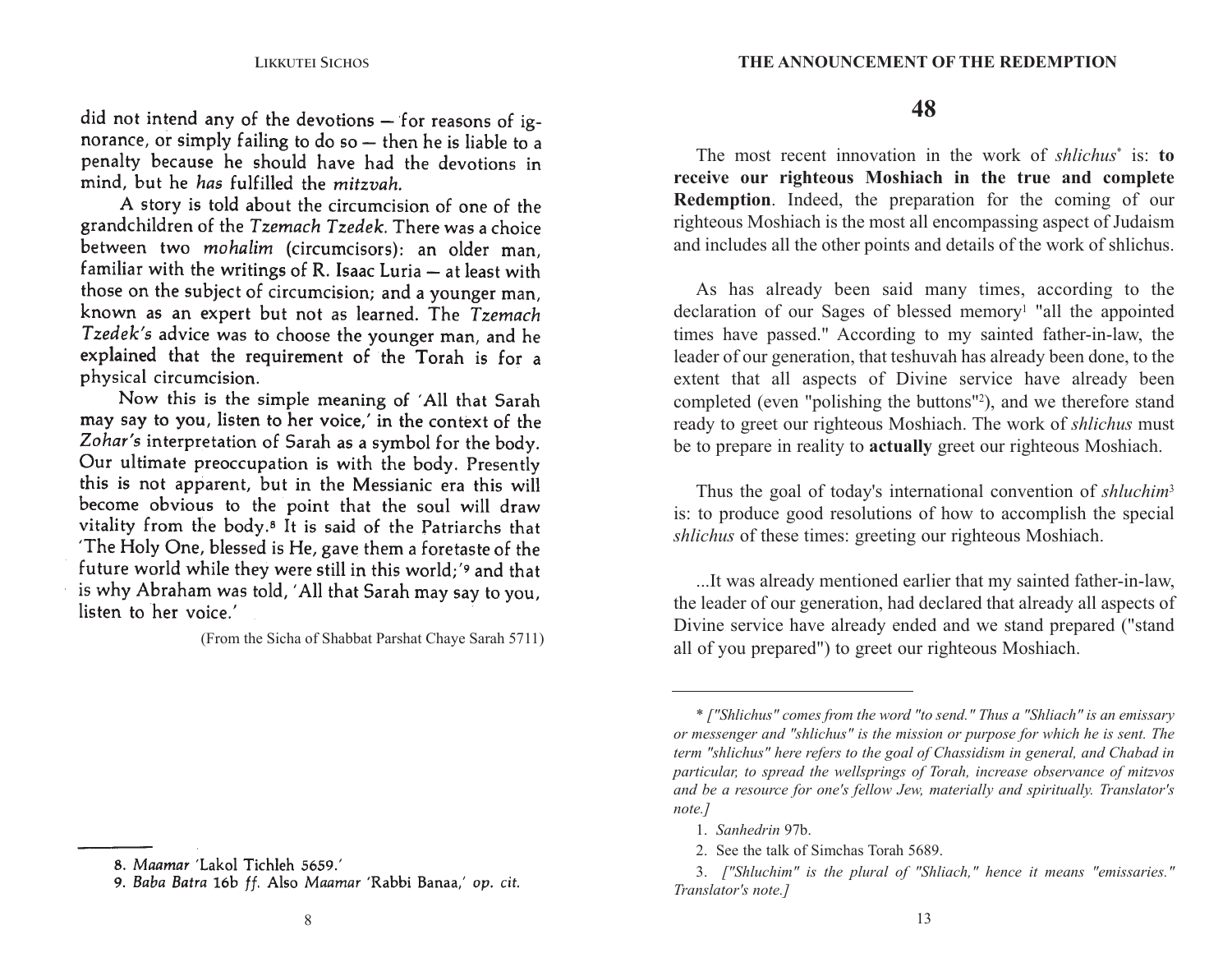#### **6**

equally good.<sup>1</sup> In our days we have completed all the requisite actions and Divine service, in all the details symbolized by the "hundred years," the "twenty years," and the "seven years" associated with the age of the Matriarch Sarah's passing, years which like Sarah's were all

This is consistent with the words of my sainted father-in-law, the leader of our generation, that we have already polished the buttons<sup>2</sup> and we therefore stand ready<sup>3</sup> to receive our righteous Moshiach.

More particularly, since then several decades have elapsed, during which time the Jewish people have cried out "*ad mosai*  how long must we remain in exile!" (which must also have a limit)

May it thus be G-d's Will -- that the true and complete Redemption, through our righteous Moshiach, will occur immediately.

> *(From the Ma'amar "Vayihyu Chayei Sarah, 5751" - Sefer HaMa'amarim melukat, vol. V p. 60)*

### **BESURAS HAGEULO The Announcement Of The Redemption**

#### **5**

[This talk refers to the publication, and the Rebbe's subsequent *distribution to men, women and children, of two special treatises by the Rebbe Rashab. The first, "Kuntres Eitz HaChaim," was written shortly after the Rebbe Rashab founded the Yeshivah Tomchei Temimim and appointed his son and successor, the Rebbe Rayatz, director. In "Kuntres Eitz HaChaim" he outlines the objective of the founding of the Yeshivah and what was expected from its students. The second treatise was a previously unpublished Chassidic discourse of the Rebbe Rashab.]*

...One of the reasons for the publication of the special edition of *Kuntres Eitz HaChaim* and its distribution to all the men, women and children at the conclusion of the Rebbe Rashab's birthday on the 20th of MarCheshvan (which led into this erev Shabbos)... is to emphasize that all these words of the *Kuntres Eitz HaChaim* have retained their power and perfection (with even added force) through the leadership of his son and successor, my sainted fatherin-law, the leader of our generation, the "director" of the Yeshivah Tomchei Temimim.This is especially true since forty years after his passing "one can fathom the ideas of his teacher."1

Consequently, the service of the third generation (from the Rebbe Rashab), the generation of Redemption, has already been completed. Concerning this generation, it is said: "On the third day He will raise them up and we will live before Him."2

...May it be G-d's will that: the increased study of the teachings of Chassidus and its dissemination, along with an increase in the

<sup>1.</sup> *[The age of Sarah is presented in the Torah (Bereishis 23:1): "The life of Sarah was a hundred years, twenty years and seven years." The Rebbe explains in his discourse how these three time periods of Sarah's life relate to different aspects of her soul which were permeated with Divinity and goodness. The same is true of the cumulative service of the Jewish people; it is complete not only in a general and peripheral manner, but it has penetrated into the inner dynamics of the Jewish nation's character, represented by the numbers hundred, twenty and seven. See the original discourse for the elaboration of these concepts. Translator's note.]*

<sup>2.</sup> Talk of Simchas Torah, 5689.

<sup>3.</sup> See *Igros Kodesh Admor MaHaRayatz, vol. IV*, beg p. 279.

<sup>1.</sup> *Avodah Zara* 5b3)

<sup>2.</sup> *Hoshea* 6:2. See *Metzudas David* there.